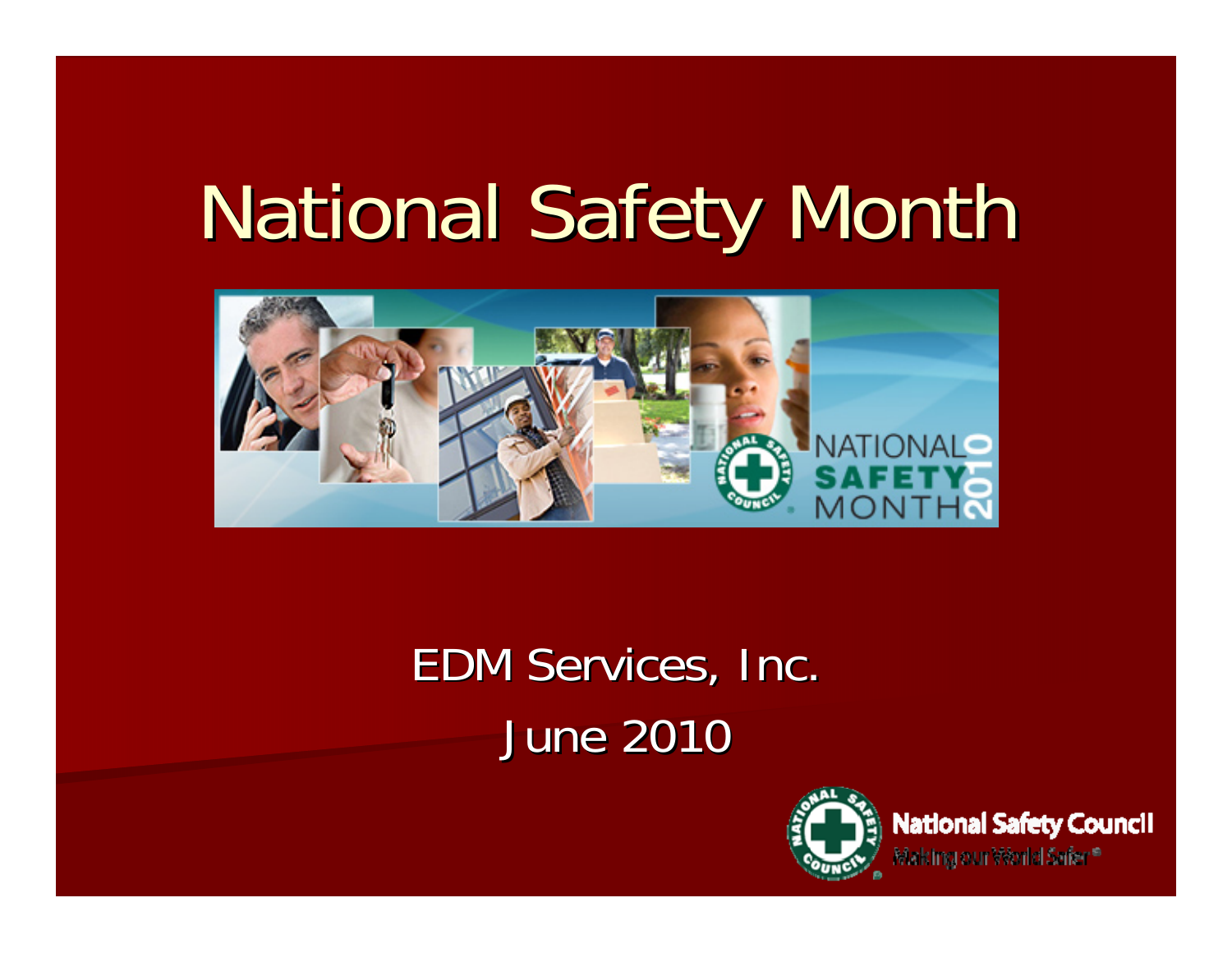

# June 2010

Week 1 – Prescription Drug Overdose Prevention

Week 2 – Teen Driving Safety

Week 3 – Preventing Overexertion at Work & Home

Week 4 – Dangers of Cell Phone Use While Driving

Week  $5 -$  Summer Safety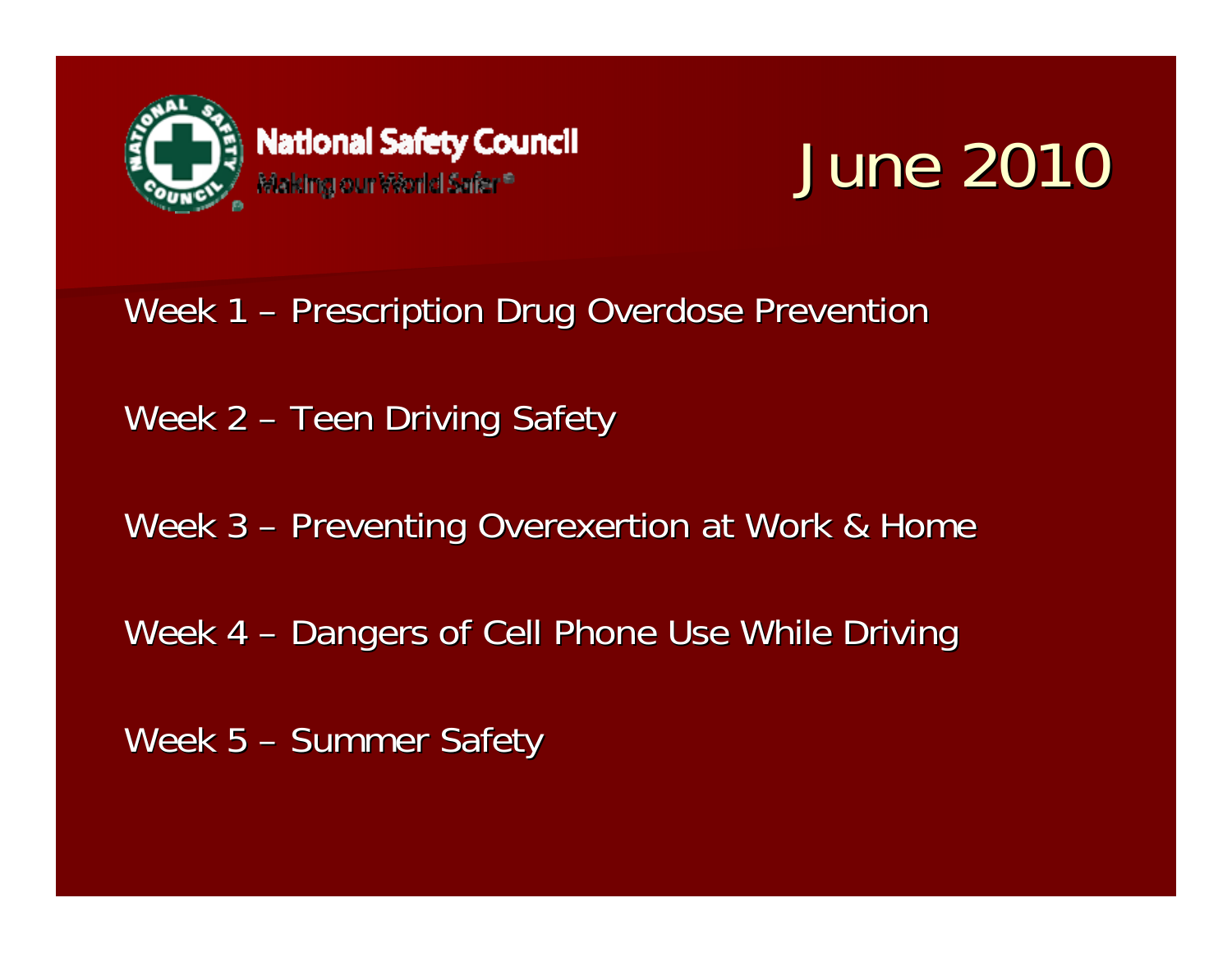### **Prescription Drug Overdose Prevention**



- п Unintentional overdose from over-the-counter, prescription and illegal drugs is the second-leading cause of preventable death in the United States. Between 1993 and 2003, a 107 percent increase in the unintentional poisoning death rate from overdoses occurred among Americans ages 20 to 64. These poisonings are often due to overdose or misuse of opioid analgesics, such as oxycodone, methadone and hydrocodone, initially prescribed to treat chronic pain.
- п Prescriptions for health can turn into a dangerous cocktail when ill-used. **Unintentional drug overdose is the second leading cause of injury death in the home.\*** Do not combine or add medications without a doctor or pharmacist's approval. It can possibly lead to harmful reactions, poisoning… even death.

#### П **It's important to:**

- Store medications out of the reach of children
- Use prescriptions only for their intended use
- Consult a doctor or pharmacist before combining medications to ensure there are no harmful interactions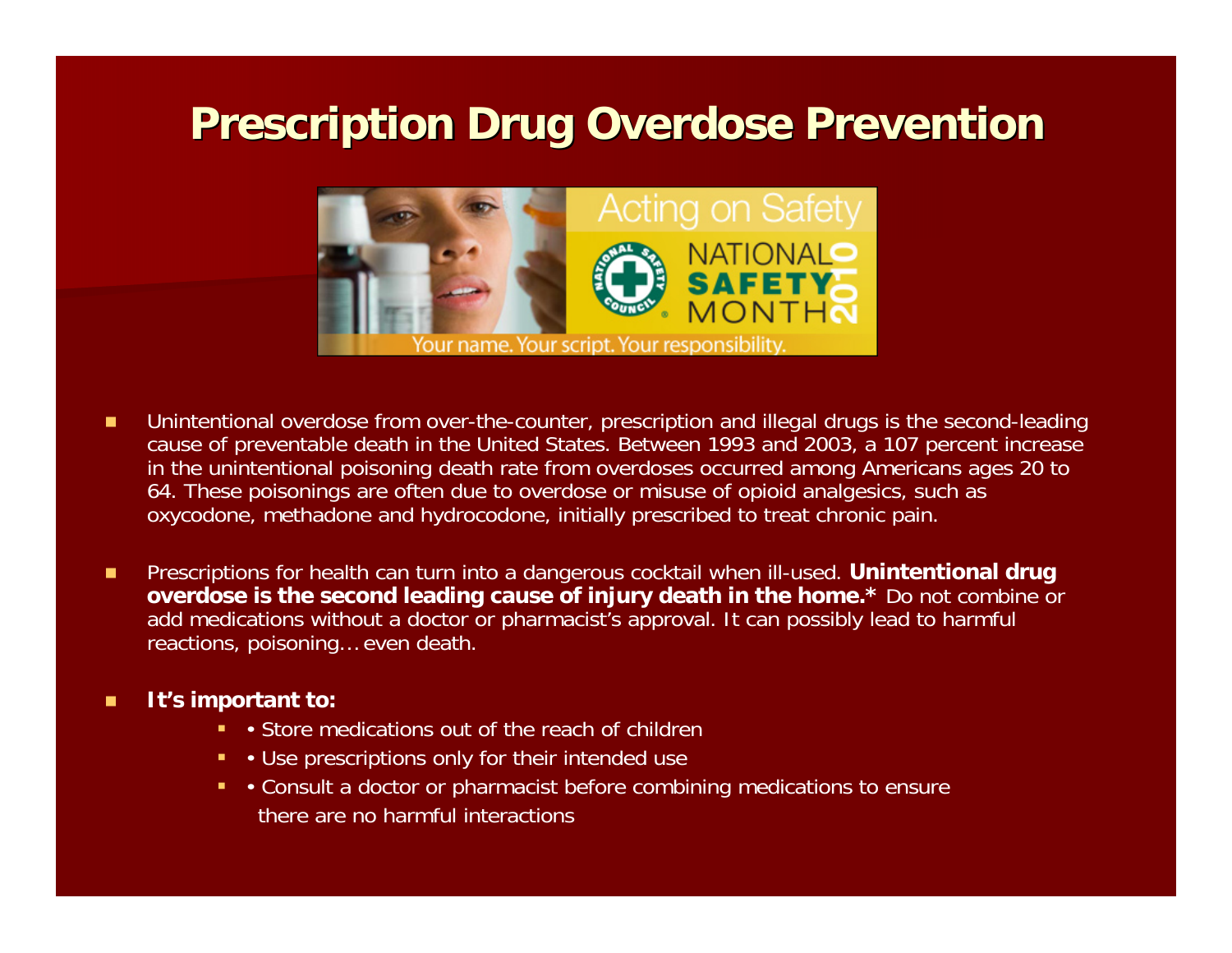### **Teen Driving Safety Teen Driving Safety**



- П Vehicle crashes are the leading cause of death and injury for U.S. teens between the ages of 15-<br>19. The death toll is equivalent to about 17 deaths per day for people involved in teen driver<br>crashes. For teens, the likeli
- П **For 16- to 20-year-olds, nearly one in every three deaths is caused by a crash.\*** In fact, collisions are the number one cause of teen death. Letting teens know of the special risks they face as new drivers can help them stay safe behind the wheel.

#### п **It's important to:**

- Establish a zero tolerance policy for alcohol and drug use while behind the wheel
- Ban calling or texting while driving
- Set a curfew. Teens driving after dark are 4 to 5 times more likely to crash than those driving during the day
- Give your teen experience behind the wheel
- Make graduated driver licensing law in your home. It helps establish driving guidelines and limitations to new drivers and can prevent fatal crashes by up to 38%\*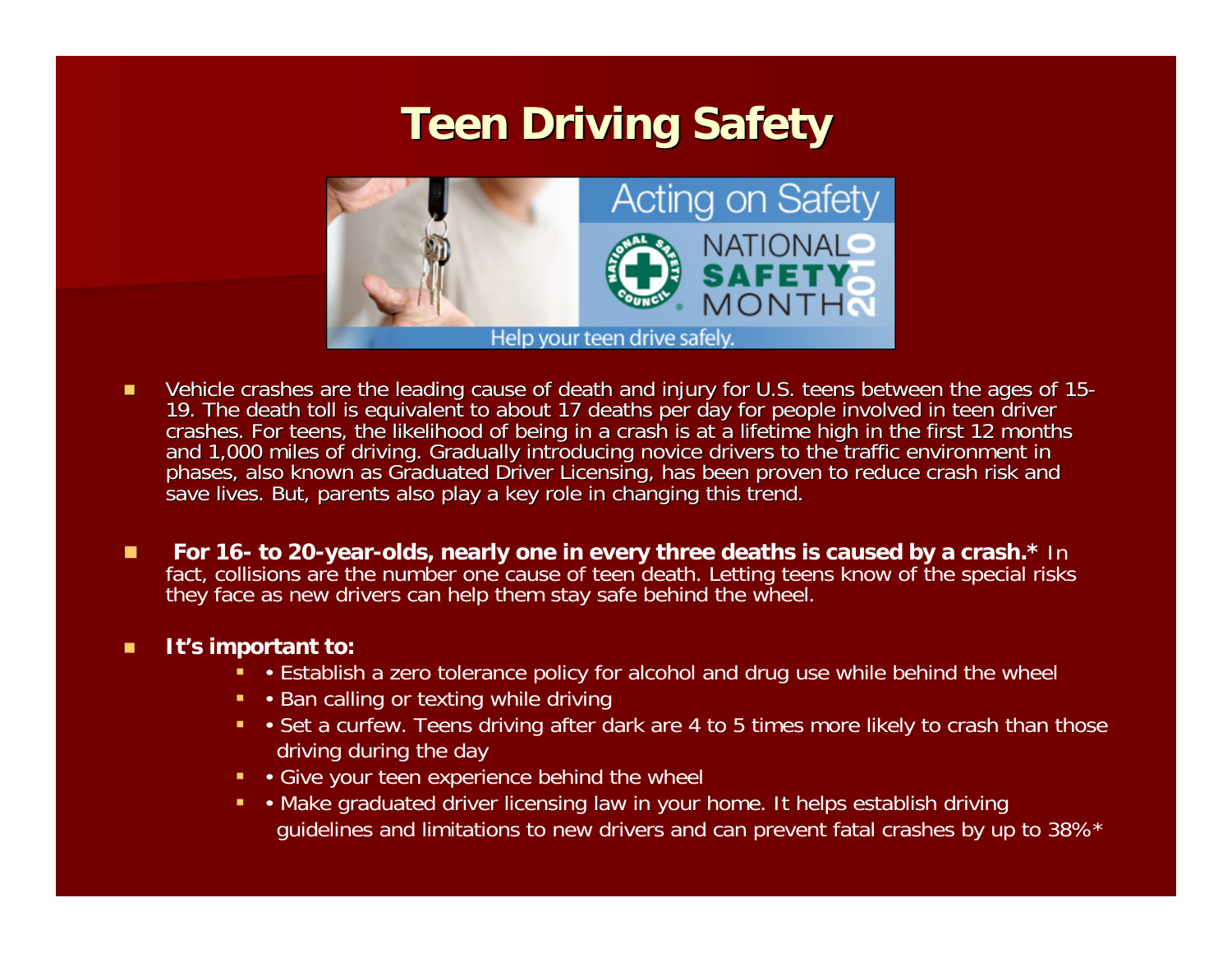### **Preventing Overexertion at Work and Home Preventing Overexertion at Work and Home**



- П Overexertion is a major cause of the inflammation of joints and ligaments that results from excessive physical effort. Overexertion injuries, mainly sprains and strains, to the back or spine comprise about 40 percent of both on and off-the-job injuries.
- п **Overexertion is the third leading cause for non-fatal injuries in the United States.\***  Pacing yourself and moving properly can help make you more productive in the end.

#### П **It's important to:**

- Stretch and/or warm up before heavy lifting or strenuous activity
- Know your limits. Don't be afraid to slow your pace or take a break if your body needs one
- Lighten your load with a friend! Take the strain off with half the load
- Avoid bending, reaching and twisting when lifting
- Lift with your legs bent and objects close to your body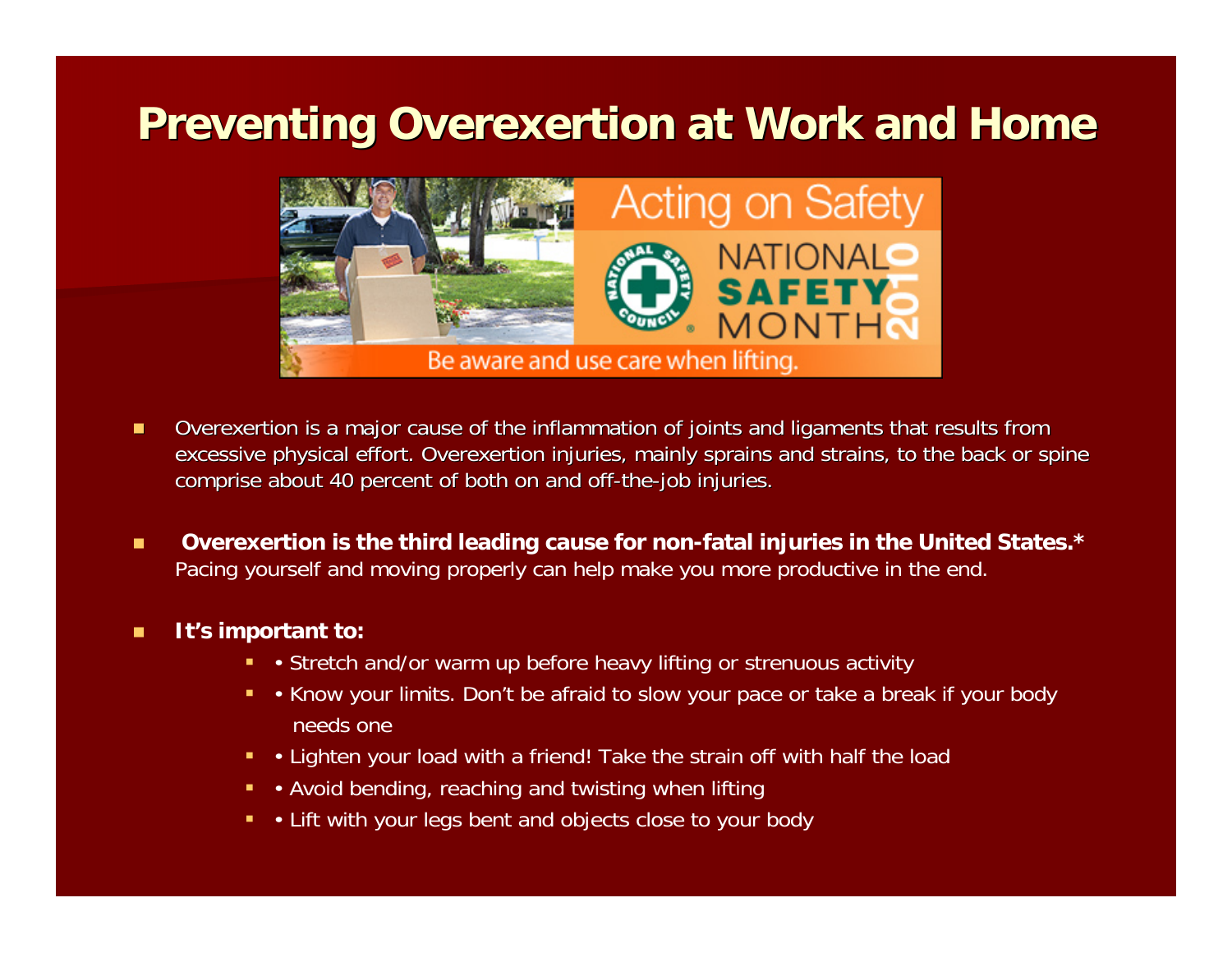### **Dangers of Cell Phone Use While Driving**



- П ■ An estimated 28 percent of all traffic crashes – or 1.6 million each year – According to NHTSA, an estimated 11 percent of drivers are talking on cell phones at any point of<br>the day. We need to reverse this alarming trend. Even if you aren't using your phone while<br>driving, it's important to be awa
- п Crashes from cell phone use are on the rise. Both handheld and hands-free devices increase driver reaction time and are equally as dangerous. As of January 1, 2010, seven states have implemented handheld cell phone bans and 19 have text messaging bans for all drivers. Don't wait for legislation to drive safely.
- п It's important to:
	- • Silence your phone before you begin your drive
	- • Set up a voice mail message that explains you're on the road, practicing safety to protect yourself and fellow drivers
	- **Stop texting** while driving. Research shows drivers who text are 8 to 23 times as likely to be involved in a collision
	- Pull over and park if a call is absolutely necessary
	- Encourage your friends and family to leave their phones out of reach while driving